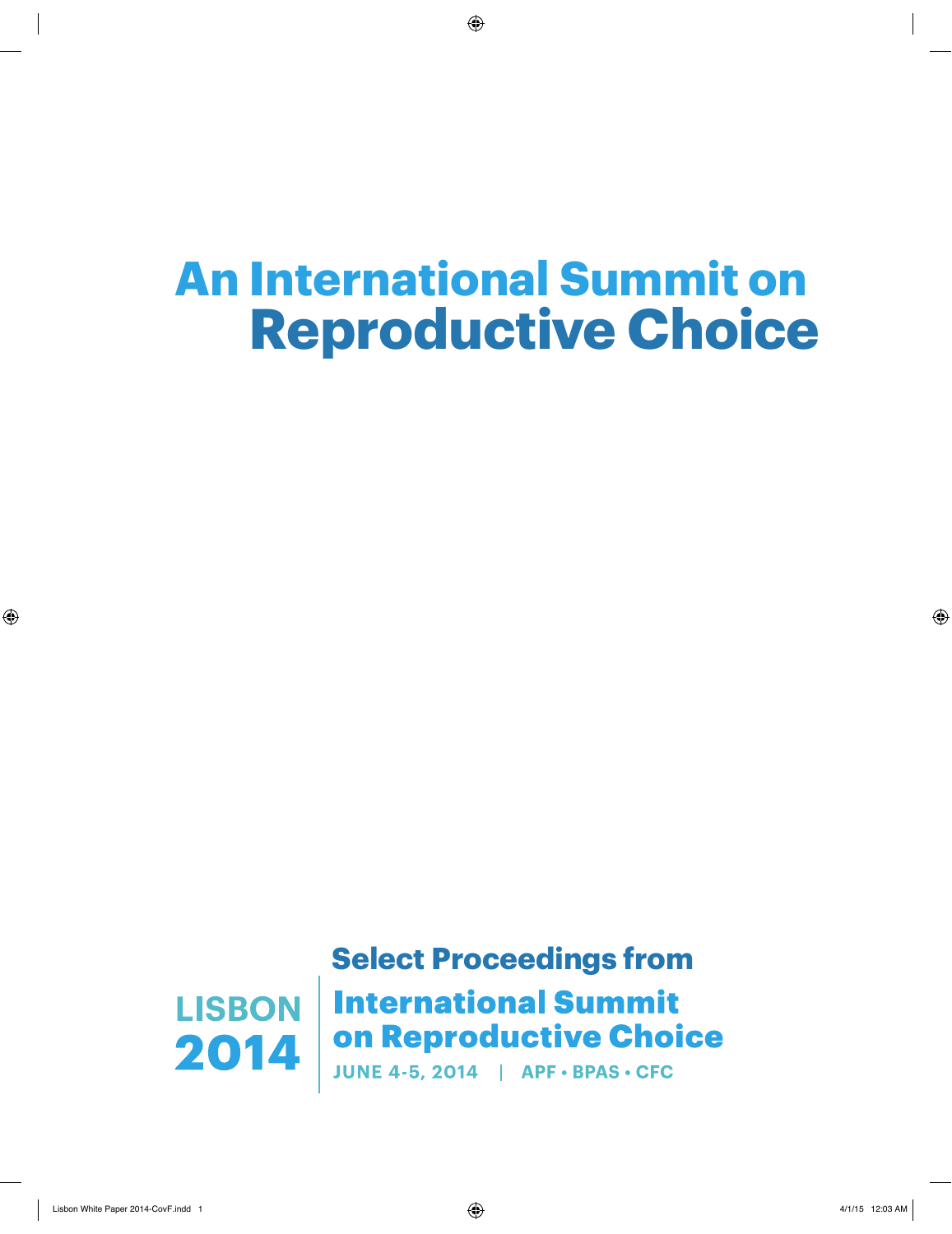# **Fetal Pain: What We Know, What We Believe, And What This Means For Abortion.**



#### **Stuart Derbyshire**, Associate Professor, National University of Singapore

**I** n recent years, abortion has been posed as a conflict between the interests of the pregnant woman and the interests of the fetus growing inside her. According to this view, it becomes wrong to abort the fetus when the interests of the fetus exceed those of the pregnant woman.

Pain has consequently become of increasing interest to those who oppose abortion because it is generally agreed that all living organisms have a strong interest in avoiding pain. Several US states have enacted legislation to prevent abortion once the fetus reaches a developmental stage where pain is considered possible, typically around 20 weeks' gestation.

This article considers the evidence for fetal pain at various gestational ages. It concludes that whatever experience a fetus may have, this cannot be equivalent to the explicit pain experiences that emerge in early infancy. Further clarity regarding fetal pain, however, cannot be obtained. Fetal pain is necessarily vexed and, as such, is the wrong conceptual vehicle to guide legislation or clinical practice.

#### **Before 8 weeks' gestation**

Debate about fetal pain is dominated by approaches from neuroscience that ask when a minimally necessary neural circuitry for pain might be available. This approach has considerable merit.

People born without nerves that can detect noxious stimuli, including extreme heat, cold or pressure, have a condition called 'congenital insensitivity to pain' – they never experience pain. Consequently, such patients suffer extreme damage. They will, for example, take dishes out of the oven with their bare hands, bite off pieces of their own tongue when eating, break their bones to escape awkward positions, and so forth. Before such nerves develop in the fetus, therefore, it is reasonable to rule out any possibility of pain.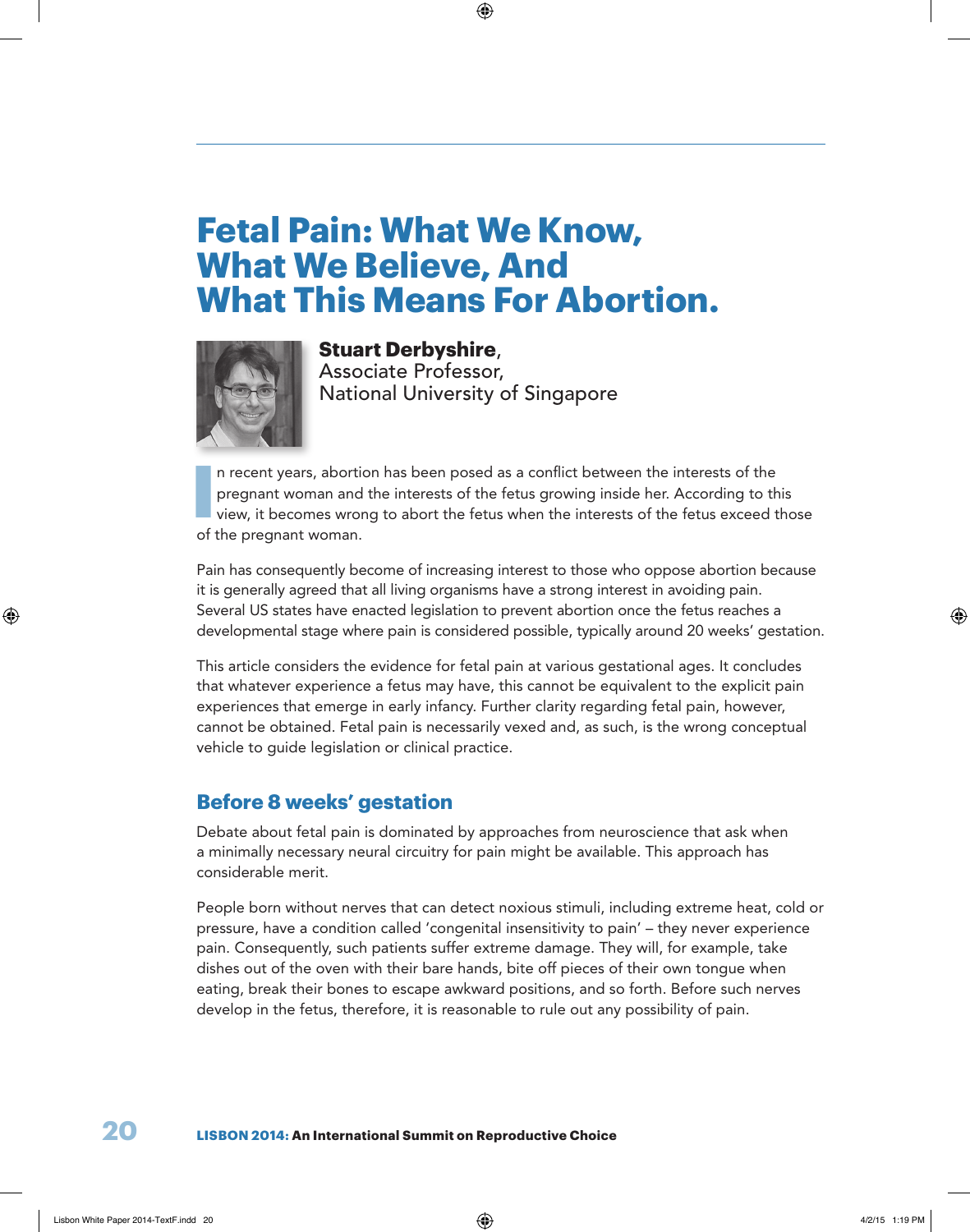To the author's knowledge, all neuroscientists accept that for pain to be possible there has to be a connection of nerve fibers from the skin to the spinal cord and brain. This connection is formed between 8-12 weeks' gestation. Thus, there is total consensus that fetal pain is not possible before the eighth week of pregnancy.

### **Before 24 weeks' gestation**

Most neuroscientists, however, believe that pain requires not just a connection from the skin to the spinal cord and lower centers of the brain but also to the cortex – the higher centers of the brain. Cortical connections are not formed before 24 weeks' gestation and so there is a general consensus that pain is not possible before the final trimester of pregnancy.

There is, however, considerable dissent from that general consensus. Those who oppose the consensus have argued that there is a structure underneath the cortex, called the subplate, which develops from 12 weeks' gestation. The subplate shares certain structural features with the cortex proper and, at least from around 18 weeks' gestation, neurons arriving in the subplate demonstrate evidence of functionality.

Also at 18 weeks' gestation, the fetus launches defensive reactions to surgery including behavioral withdrawal, redistribution of blood away from the arms and legs and towards vital internal organs, and the release of protective hormones. These observations imply that the cortex is not necessary for at least some types of defensive behaviors associated with pain.

**Fetal pain is necessarily vexed and… is the wrong conceptual vehicle to guide legislation or clinical practice.**

In addition, observations with anencephalic infants have also been used to undermine the necessity of the cortex for conscious sensation. In rare cases, the fetal brain fails properly to develop and the skull fills with fluid that prevents development of the cortex. Most such pregnancies spontaneously fail but, very occasionally, the infant is born and survives with only a brainstem. These infants have been demonstrated to laugh, cry and show other signs of emotion that have been interpreted as refuting the idea that a cortex is necessary for the experience of sensations and emotions.

Although the consensus position is that the cortex is necessary for pain, there remains no adequate explanation for how the cortex gives rise to pain. Consequently, it is difficult to dismiss the possibility that coherent activity within other parts of the brain might also give rise to pain. The argument is especially compelling because observation of the fetus and infants born without a cortex gives a direct impression of something being experienced; it just seems intuitively right that something akin to pain might be possible. Often a variation of Voltaire's 1764 challenge is issued:

> Answer me, machinist, has nature arranged all the springs of sentiment in this animal that he should not feel?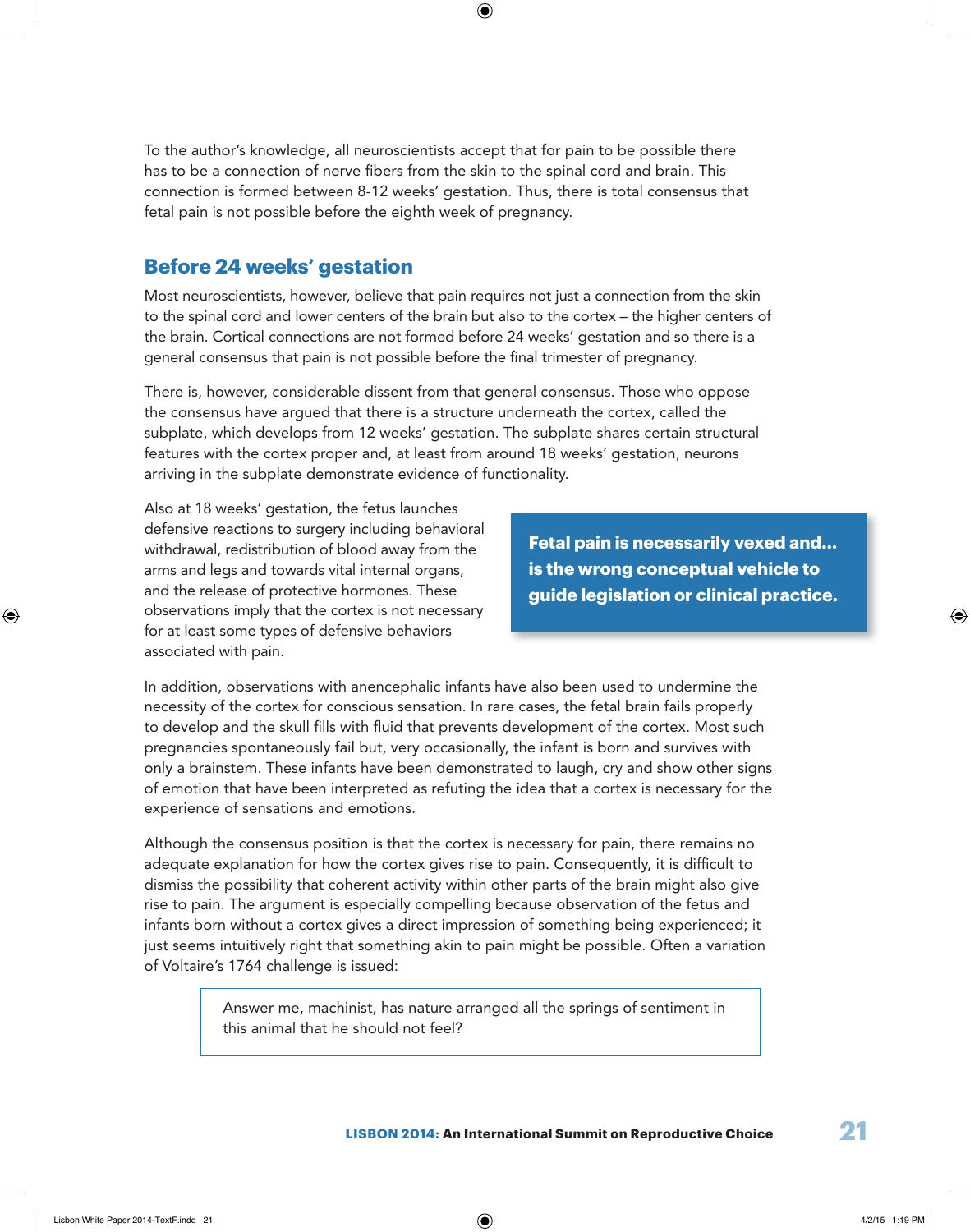After 12 weeks' gestation there is a nervous system capable of detecting noxious stimuli and after 18 weeks the fetus can be observed to withdraw and maybe also 'grimace' and show other emotional facial expressions. Intuition, if not hard science, points towards a pain experience.

# **The limits of intuition**

The argument from intuition has some purchase, but there are important limitations to an argument that relies on what looks or feels right. The most important limitation is precisely that assumptions made based on intuition can be incorrect.

Cartoon characters can be observed to 'emote' and 'experience' but we know that the inference is incorrect and directly manipulated by the makers of the cartoon. Many people get attached to their prized possessions and imbue their cars, washing machines, plants and so forth with emotions. Application of a little logical pressure, however, leads most of us to give up the belief that our washing machine feels pain when it is overloaded.

Interestingly, health professionals who work with fetuses and neonates tend to distinguish between physical and mental states. Certainly, they will describe the fetus as being in pain but that description will often involve a distinction between pain as a direct response to injury and pain as a conscious experience. Injury and behavior can be directly observed but experience cannot be. Experience has to be inferred, and the process of inference is fraught with difficulty.

# **Going beyond neuroscience and intuition**

A considerable problem with both the approach from neuroscience and the approach from intuition is the lack of any clear statement or investigation of the pain experience itself. The construct of pain is not examined and is, instead, presented as something already known and understood. Consequently, arguments can erupt because those involved are not talking about the same thing.

One possibly useful distinction might be between 'being in pain' and knowing that 'I am in pain'. Knowing will involve an explicit self-reflection on experience and an understanding of how events are unfolding, whereas being will just be without any wider comprehension of events or recognition of experience. Knowing might be more typical of the kinds of experiences we are used to when facing injury, medical intervention or spontaneous pains that come and go without any obvious reason.

Knowing is harder to map onto the fetus because it is not clear how the fetus could know, for example, that his or her leg were being pricked. 'Leg' is a concept that is linked to a broader understanding of bodies being separate entities with separable appendages. 'Pricked' is a concept that is linked to sharpness, distinct from dullness. Importing that much knowledge on behalf of the fetus quickly becomes implausible.

Being, however, just is, without any broader comprehension, understanding or reflection. A state of just being is much easier to map onto the fetus.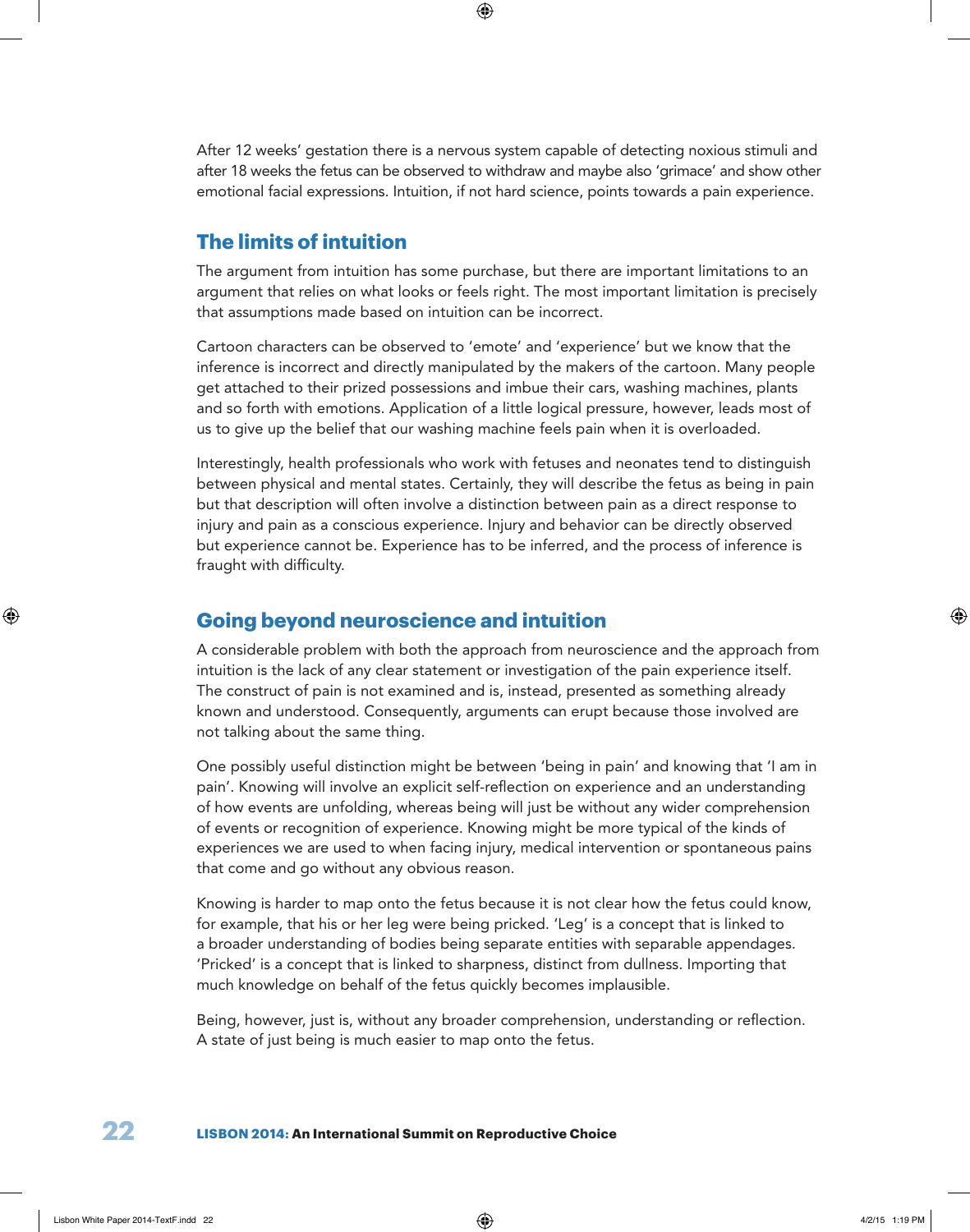Thus, if the fetus does feel pain, then it is a kind of pain that lacks the fear and sensory identity that is typical of pain experiences known to mature human beings. Human beings experience pain partly *through* the unpleasantness and anxiety that comes from associating the outcome (a crushed limb) with concern for greater, more unpleasant outcomes (free movement, infection, death).

It is not clear, however, if a bounded, fleeting and immediate pain experience is possible. At any given moment, many thousands of receptors are firing as different sources of light, sound, smell, touch and so on bounce into your body. Consequently, any number of 'being'-type states might be generated. There is considerable difficulty in explaining how a non-conceptual mind might grab hold of any single sensation amongst the cacophony of other possible sensations.

#### **What this means for clinicians and health care users**

On balance, it is reasonable to conclude that the fetus cannot experience pain, at least not in any equivalent way to how mature infants and adults experience pain. An immediate, fleeting experience, even if possible, will lack the precision and associated fear and dread of a more mature pain experience.

That conclusion may provide sufficient reassurance for many clinicians and women seeking fetal procedures that fetal pain is not something for concern. It is, however, not possible to use fetal

pain to provide a definitive guide for clinical practice or legal policy regarding the fetus because the issue is too vexed; it is an unsuitable vehicle for deciding clinical practice or policy.

Therapeutic surgery for the fetus can only be guided by objective measures of outcomes decided in clinical trials. Policy towards termination can only be guided by democratic discussion of when society thinks it is acceptable for a woman to decide that she will not continue to be pregnant.

**In recent years, abortion has been posed as a conflict between the interests of the pregnant woman and the interests of the fetus growing inside her.**

In contrast, fetal pain is an immensely provocative and thought-provoking non-issue that is not useful in deciding clinical practice or law.

# **Conclusion**

In summary, deciding whether the fetus can feel pain cannot be reduced to deciding when certain neural circuits are intact. Neural development is a process, not an event, and, in any case, there is no definitive understanding of how any neural circuit relates to any particular experience. Conclusions that derive from intuition also fail because, at root, intuition is a conclusion reached from assertion; *e.g.,* it looks like pain, therefore it must be pain. Appearances, however, can be deceptive.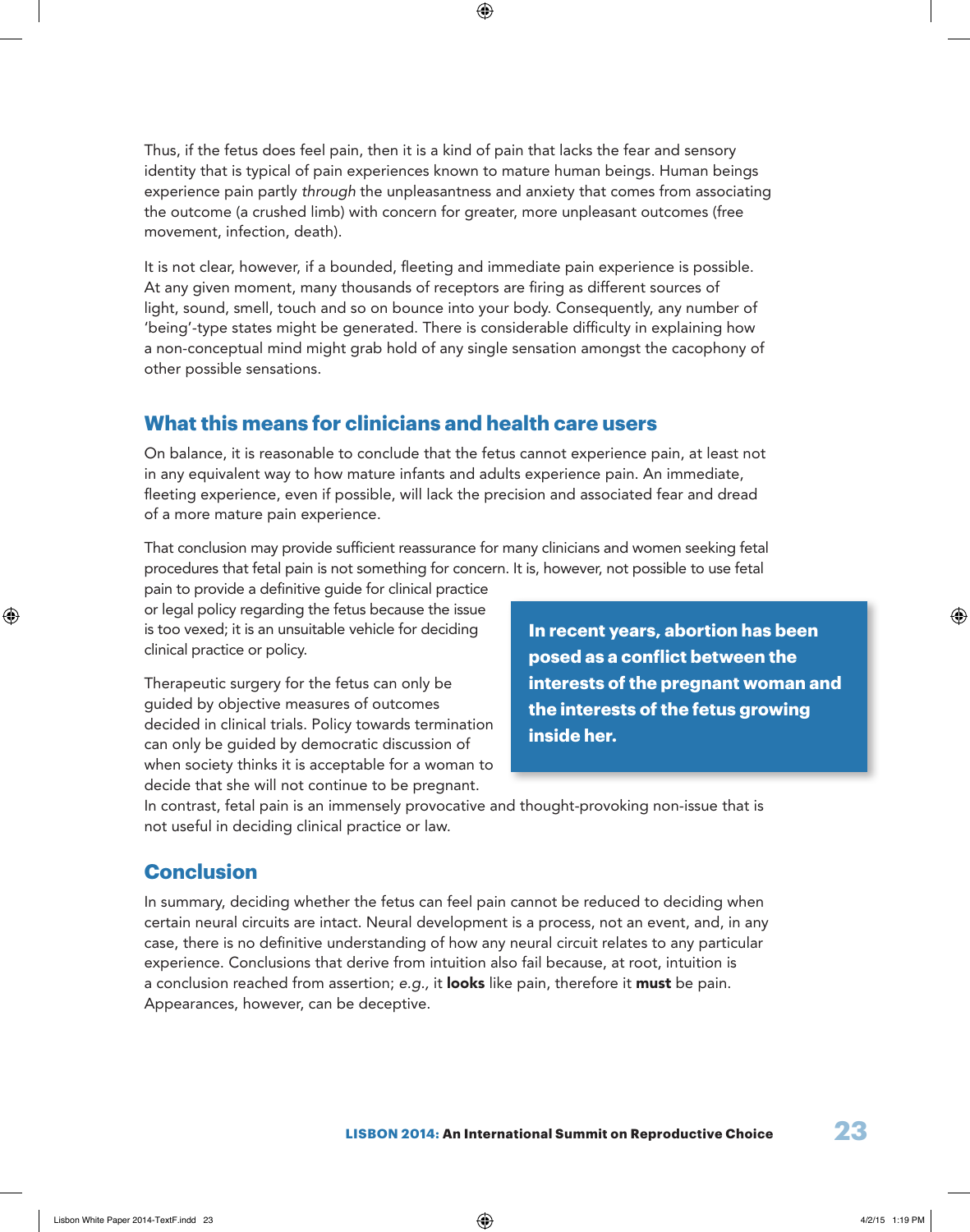Logically, the fetus should be denied any conceptual, knowledge-based pain experience. The fetus could, however, still be allowed a non-conceptual, raw and immediate pain experience. That distinction, between conceptual and non-conceptual, feels like one that can work. Unfortunately, however, whether a non-conceptual experience is possible, what

**[If] the fetus does feel pain, then it is a kind of pain that lacks the fear and sensory identity that is typical of pain experiences known to mature human beings.**

that kind of experience might feel like, or how the nervous system might deliver that experience, is entirely unknown.

Ultimately, fetal pain is a necessarily vexed issue because whatever states might be possible for the fetus, the fetus will be psychologically naive with an immature nervous system. There can be no regression from knowledge and maturity into a state of naivety; there is no return to innocence where non-conceptual feeling might be

experienced. Consequently, fetal pain cannot be usefully employed to provide any practical moral guidance for issues concerning good clinical practice or abortion legislation. Fetal pain is an issue that, for all practical purposes, should be ignored.

Dr Stuart Derbyshire is an Associate Professor in the Department of Psychology at NUS and A\*STAR-NUS Clinical Imaging Research Centre. Dr Derbyshire has written extensively on a variety of topics related to health, society and politics, including fetal pain, fertility, economics and the brain and psychosomatic disorders. His major research interest is pain and the vexed relationship between the object of sensation and the content of sensory experience, what might be dubbed 'sensory cognitive neuroscience'. He is an associate editor of *Pain and Psychosomatic Medicine* and has received funding support from the Medical Research Council, the Wellcome Trust and the Economic and Social Research Council.